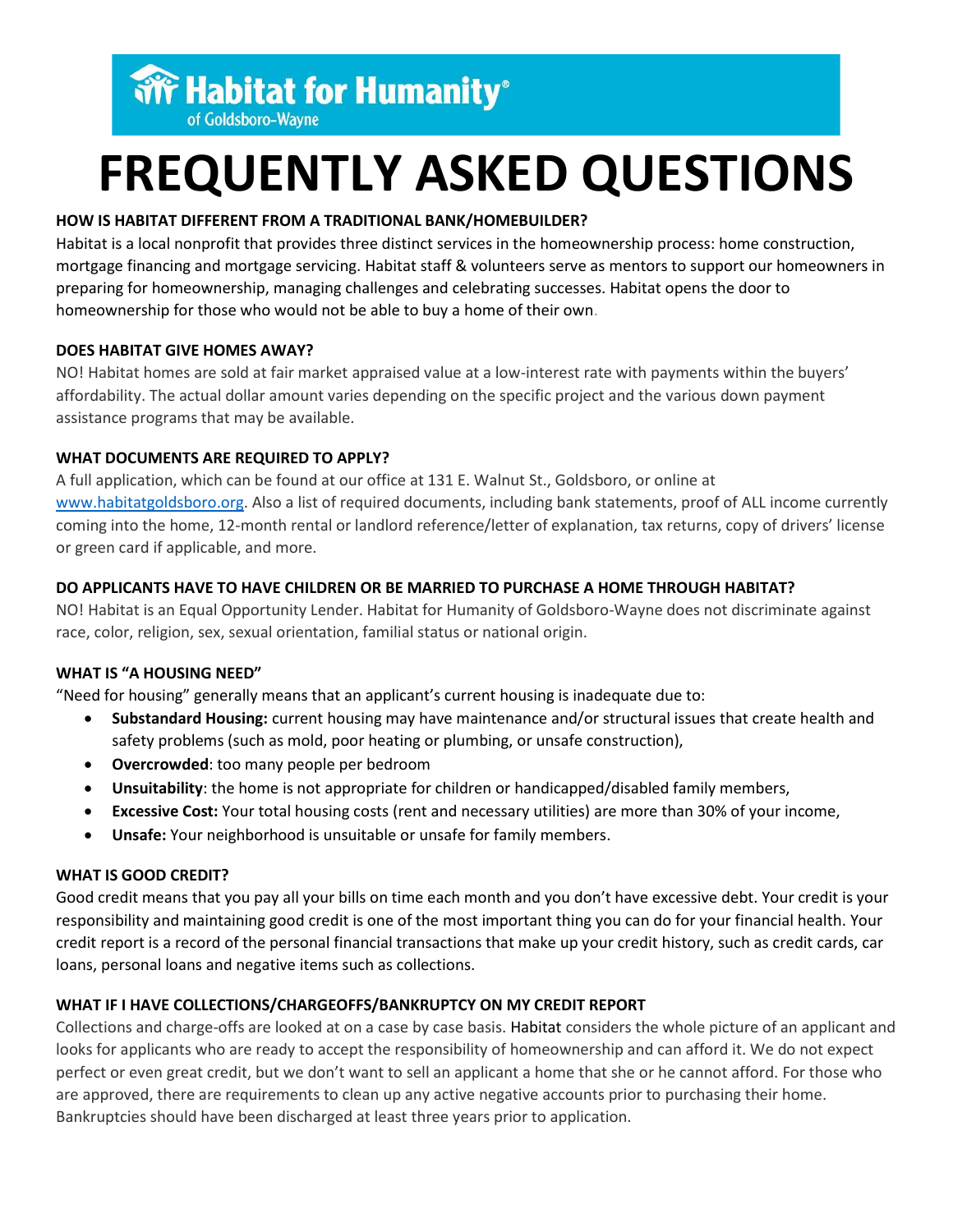#### **DOES HABITAT LOOK AT BEACON SCORES?**

Yes, but Habitat Goldsboro does not base the final decision on the applicant's Beacon score. We all have some debt such as an auto loan, credit cards, or a student loan. All of these may negatively affect your credit score. HFHGW will pull a credit history in order to review any accumulated debt and how you have handled payments in the past. Long-term debt along with an estimated mortgage payment is used to determine the applicants overall Debt-to-Income or DTI. Your DTI will determine your ability to take on more debt.

#### **WHAT HAPPENS AFTER I APPLY?**

Once an application is received, Habitat Goldsboro-Wayne will determine if you meet the 4 main qualifications:

- 1) Live or work in Wayne County for at least a year,
- 2) Have a housing need
- 3) Have the ability to pay
- 4) Be willing to partner with Habitat

If it is determined that you meet these, a full application packet will be sent along with a list of required documents. Upon receipt of the completed application packet, a report is given to our Family Selection Committee who discusses the applicant and determines if there is a need to complete a home-visit to determine the housing need. The Committee then makes its recommendation to the Habitat Board of Directors who make the final determination of approval.

#### **DOES HABITAT HAVE HOUSES READY TO MOVE INTO?**

No. We do not have homes ready to move into. Each home is built with each family as we come to them. Typically, it takes about 6 months to complete a home. Since Habitat builds from the ground up for each family approved, it can easily take 12-18 months from an applicants' final approval until closing.

#### **HOW DOES HABITAT BUILD HOMES?**

Habitat holds an NC General Contractors license to build residential housing. We work with volunteers and homeowners but have an experienced staff who lead the build. We also employ experienced sub-contractors for the foundation, masonry, roof, sheetrock, HVAC, electrical and plumbing.

#### **WHAT SIZE ARE HABITAT HOMES?**

We build 3, 4 and 5 bedroom homes averaging between 1,000 and 1,500 sq. ft. Homes are built to fit the dynamic of the family – based on the age, sex and relationship of the occupants – and the size and context of the available lots. (2 bedroom plans available as needed)

#### **WHERE ARE THEY BUILT?**

Homes are built in Wayne County on property that we have acquired that meet our site selection criteria regarding location/size/ER/safety review and value. Habitat will do its best to advertise these locations prior to and during the application period. Applicants are not "forced" to choose one of these lots, but Habitat has the final say on which lots it will build on during any given year based on

#### **CAN I CUSTOMIZE MY HABITAT HOME?**

Habitat will choose the design of the house in accordance with the dynamic of the family, size and layout of the lot, neighborhood requirements and available funding. No change in design will be considered unless a partner family requires structural modification for a handicapped family member. Homeowners may choose the siding and shutter color, the flooring, as well as the cabinets and kitchen counter colors.

#### **WHAT IS INCLUDED/NOT INCLUDED?**

The homes include: an eat-in kitchen, 2 bathrooms, a stove, a refrigerator, the water heater, a washer/dryer hook-up, blinds in the bedrooms, all lights with led bulbs, ceiling fan in living room, smoke and CO2 detectors, fire extinguisher, concrete driveway and sidewalks, a 10x12 deck/patio with rails (if needed), covered front porch, steel entry doors, insulated windows with screens, and a storage building. Habitat homes DO NOT include fencing, furniture, or a dishwasher unless you provide one prior to certificate of occupancy being issued. Our homes DO NOT include a garage or carport unless required by the neighborhood where the home is built.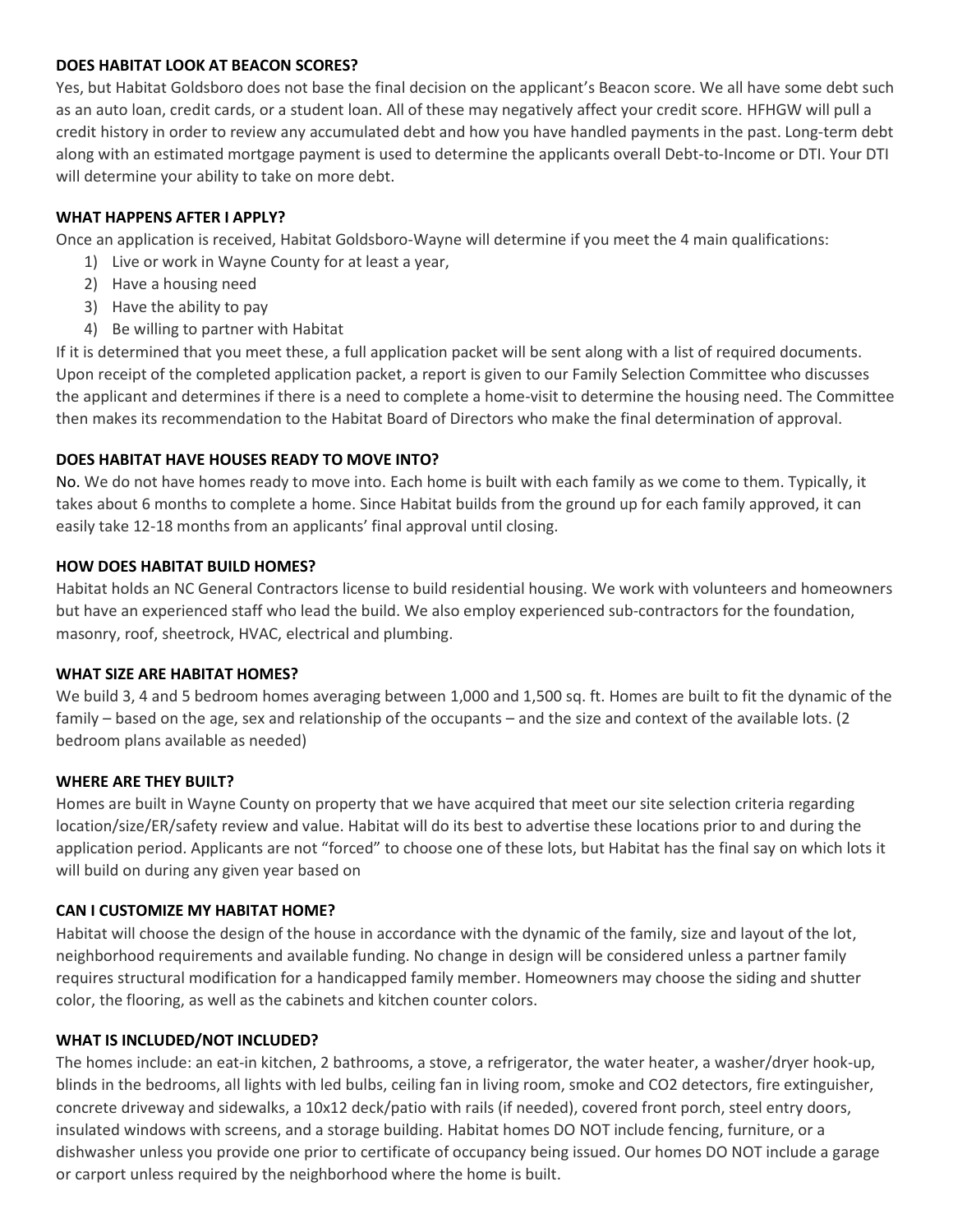#### **CAN I EVER SELL MY HABITAT HOME?**

Yes. It is your home and you can sell it on the open market. However, Habitat must be notified and given the opportunity to purchase first. At the time of sale, you will pay off any mortgage still owed to Habitat and any other loan associated with the home.

#### **ARE THERE ANY RESTRICTIONS TO LIVING IN MY HABITAT HOME?**

Yes. Habitat homes must be occupied by the owner as a primary residence. This means that you cannot use it for business purposes, as a second home, a rental home or to move out and allow others live there instead. After a homeowner has fully paid off the mortgage, these restrictions are removed. Homeowner's insurance is required. We ask that all homeowners represent themselves and Habitat in a positive manner and properly maintain the house and yard.

#### **DOES HABITAT MAKE MONEY ON THE HOMES BUILT?**

Homeowner payments and proceeds from home sales are reinvested into future Habitat homes.

#### **CAN YOU BUILD ON MY LAND?**

Yes – with a few caveats. The property must be free and clear of any encumbrances and pass a County Environmental Review as well as one competed by a private company to determine if the property is "buildable." We also try to avoid flood plains whenever possible. During construction, the property associated with the home will be deeded to Habitat, and then that property including house will be sold for the value of the home since the land it sits on is already yours.

#### **HOW DOES HABITAT PAY FOR CONSTRUCTION COSTS?**

Habitat relies on the ReStore, grants, donations from the public and volunteer labor, as well as the proceeds from home sales and homeowner payments.

## **HOW DO YOU CALCULATE MORTGAGE PAYMENTS?**

Homeowners' payments consist of the mortgage loan amount (principal), interest rate (if applicable), and escrow (local real estate taxes and homeowner's insurance). The principal & interest portion of your monthly payment will remain the same for the 30-year loan, but the escrow portion is evaluated each year and may increase or decrease as property taxes and insurance premiums fluctuate.

# **WHAT IS SWEAT EQUITY?**

Sweat Equity is your investment in Habitat's work and mission; it is also an expression of your partnership with Habitat for Humanity of Goldsboro-Wayne. It is more than a program requirement in that it is designed to meet 3 important goals:

- **Partnership** Sweat equity provides meaningful interaction between partner families, affiliate representatives and Habitat volunteers.
- **Pride in homeownership** Investing sweat-equity hours in their own homes helps families in the construction phase begin the transition to homeownership.
- **Development of skills and knowledge** On the building site, homeowner family members defined as whoever will be living in the house – should gain a real understanding of the construction of their home and of maintenance issues they will face after occupancy.

Your sweat equity is as important to the process of becoming a Habitat homeowner as is your down payment.